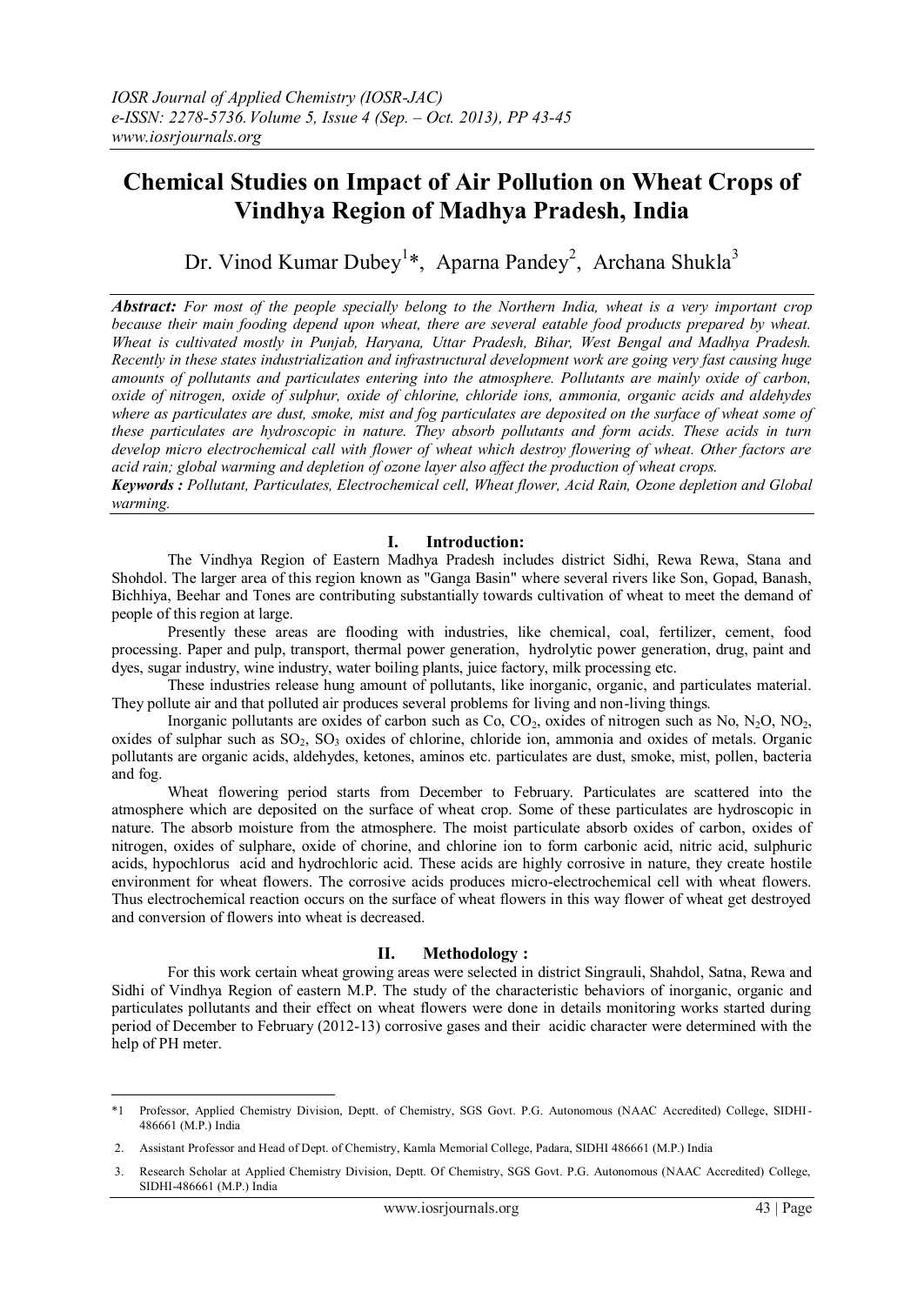| <b>Studied Area</b> | <b>PH</b> Value |
|---------------------|-----------------|
| Rewa                | 59              |
| Satna               | 6.5             |
| Shahdol             | 5.5             |
| Singrauli           | 61              |
| Sidhi               | 5.01            |

**Table 1 : PH values of corrosive Pollutants in studied area** 

### **III. Result and Discussion :**

Wheat is main food of human being and apart from nature; man creates its own environments. Due to infrastructural development in several sectors like, industry, agriculture, power generation cement industry construction work etc. the environment of the area surrounding these sectors are being pullulated.

The main features of wheat depend upon temperature, humidity and nature of surrounding environment during its flowering period. The concentration of corrosive gages, particulate materials and humidity are high so they form  $H_2CO_3$ ,  $H_2SO_4$ , HNO<sub>3</sub>, HClO and HCl. These acids produce  $H^+$  ion that ion starts electrochemical reaction with wheat flower. Due to this reaction flowers connectivity becomes weaker and finally they are detached with main branch of wheat plant. During the formation of acids exothermic reaction occurs and heat is evolved which increases the temperature of surrounding of wheat flowers thus flowers are easily separated from its main branch.

The chemical reactions among them are as follows -

$$
CO_{2} + H_{2}O
$$
\n
$$
NO_{2} + H_{2}O
$$
\n
$$
NO_{2} + H_{2}O
$$
\n
$$
SO_{2} + H_{2}O
$$
\n
$$
SO_{2} + O_{2}
$$
\n
$$
SO_{3} + H_{2}O
$$
\n
$$
CO_{3} + H_{2}O
$$
\n
$$
SO_{3} + H_{2}O
$$
\n
$$
Cl^{-} + H_{2}O
$$
\n
$$
Cl^{-} + H_{2}O
$$

The above produced acids are dissociated and released  $H^+$  ion that ions in the presence of electrolyte develop an electrochemical cell causing oxidation and reduction reactions to start on the surface of wheat flowers. The electrochemical reaction is expressed as-

Half oxidation reaction -  
\n
$$
CH_2O
$$
  $CO_2$  +  $2H^+$  +  $2e$   
\nHalf reduction reaction -  
\n $2H^+$  +  $2e$   $CP$ 

The Chemical reaction indicates that corrosive pollutants are corroding the wheat flowers. The PH values of above mentioned studied area recorded in table 1 and bar graph plots between the PH values of corrosive pollutants and its concentration and with different studied are in fig. 1



*Fig. 1 Plot between studied area and PH value of acids*

The result of table 1 and fig. 1 shows that the concentration of  $H^+$  ion in Shahdol is higher than that of Satna and Rewa likewise the concentration of  $H^+$ ion in Satna is greater than Singrouli and Wheat crops of these areas are badly affected by pollutants.